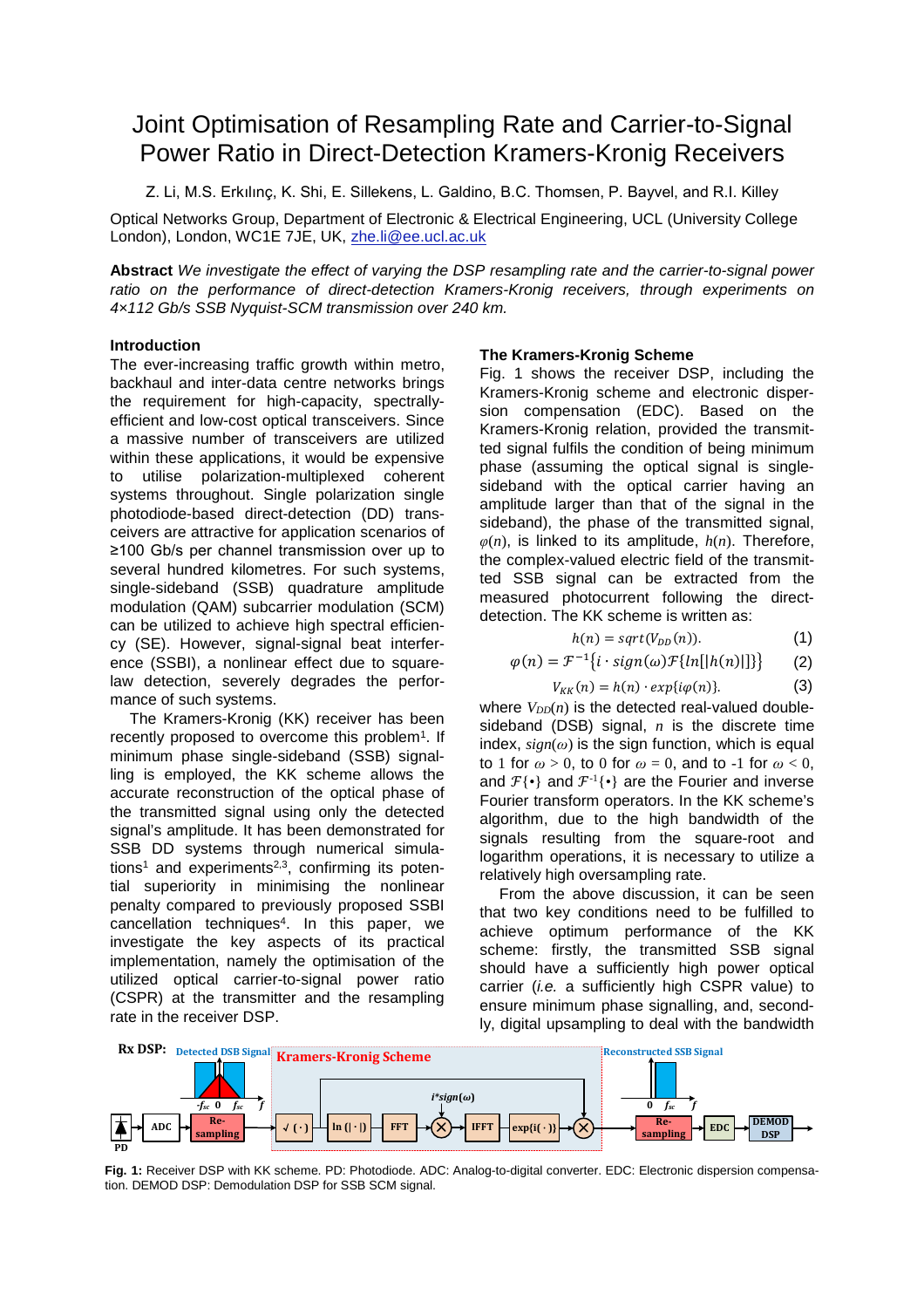

**Fig. 2:** Optical transmission experimental testbed. Insets: (I) experimental transmitted WDM spectrum. (II) detected digital DSB signal spectrum (blue line) and reconstructed digital SSB signal spectrum (green line) obtained using the KK scheme. ECL: External cavity laser. AWG: Arbitrary waveform generator. EDFA: Erbium-doped fiber amplifier. VOA: Variable optical attenuator. SSMF: Standard single-mode fiber. OBPF: Optical band-pass filter. PD: Photodiode.

broadening effect must be carried out. In our experiments, which were assessed with a spectrally-efficient (3.18 b/s/Hz) 4×112 Gb/s WDM DD SSB 16-QAM Nyquist-SCM system, the CSPR and DSP resampling rate were swept, to identify the values for optimum performance.

#### **Experimental Setup**

The experimental setup is shown in Fig. 2. At the transmitter, two IQ-modulators seeded by four external cavity lasers (ECLs) were utilized to generate the odd and even channels. The modulators were driven by two arbitrary waveform generators (AWGs) operating at 92 GSa/s with 33 GHz 3-dB bandwidth. In the Tx DSP, a 28 GBd (112 Gb/s) SSB 16-QAM Nyquist-SCM signal was generated with a subcarrier frequency of 14.28 GHz (0.51×symbol rate). Following this, a 35 GHz-spaced 4×112 Gb/s WDM signal (Fig. 2 inset (I)) was generated by multiplexing the modulated odd and even channels, giving a gross optical SE of 3.2 (b/s)/Hz. The CSPR

value was optimized at each value of optical signal-to-noise ratio (OSNR) to achieve the optimum performance. Transmission experiments were carried out using a straight-line multiple span fibre link with 80 km span length with SSMF and erbium-doped fibre amplifiers (EDFA) with a 5 dB noise figure. At the receiver, a 31 GHz 3-dB bandwidth optical band-pass filter (OBPF) was applied to demultiplex the channel of interest. A single PIN photodiode followed by a single ADC operating at 80 GSa/s were utilized to perform signal detection and digitization. The detected real-valued DSB signal's spectrum is shown in Fig. 2 inset (II). Following this, in the Rx DSP (Fig. 1), the detected signal was resampled from the ADC rate (80 GSa/s) to a value of between 2 and 9 Sa/symbol (56 GSa/s to 252 GSa/s) at which rate the KK algorithm was performed, following which it was down-sampled to 2 Sa/symbol before the EDC and demodulation DSP were performed. The reconstructed SSB signal spectrum after the KK scheme is plotted in Fig. 2 inset (II).

#### **Experimental Results**

Both the optical back-to-back and WDM transmission performance were evaluated by varying the CSPR value at the transmitter and the resampling rate for the KK scheme at the receiver. The required OSNR (assuming BER = 3.8×10-3) versus CSPR in back-to-back operation is plotted in Fig. 3(a). At a fixed resampling rate, a trade-off between the nonlinear and linear penalties can be clearly observed. Signals operating at lower CSPR values suffer from large nonlinear penalty, since the minimum phase condition is not met, while higher CSPR values lead to higher linear penalty (increased carrier-ASE beating). On the other hand, the required OSNR values increase at lower resampling rates, due to their failure to meet the Nyquist criterion for spectrally broadened signals generated within the KK algorithm. The



**Fig. 3:** System back-to-back performance with the KK scheme: (a) Required OSNR (assuming BER = 3.8×10<sup>-3</sup>) versus CSPR. (b) Required OSNR at the optimum CSPR value versus KK scheme resampling rate. (c) BER versus OSNR.